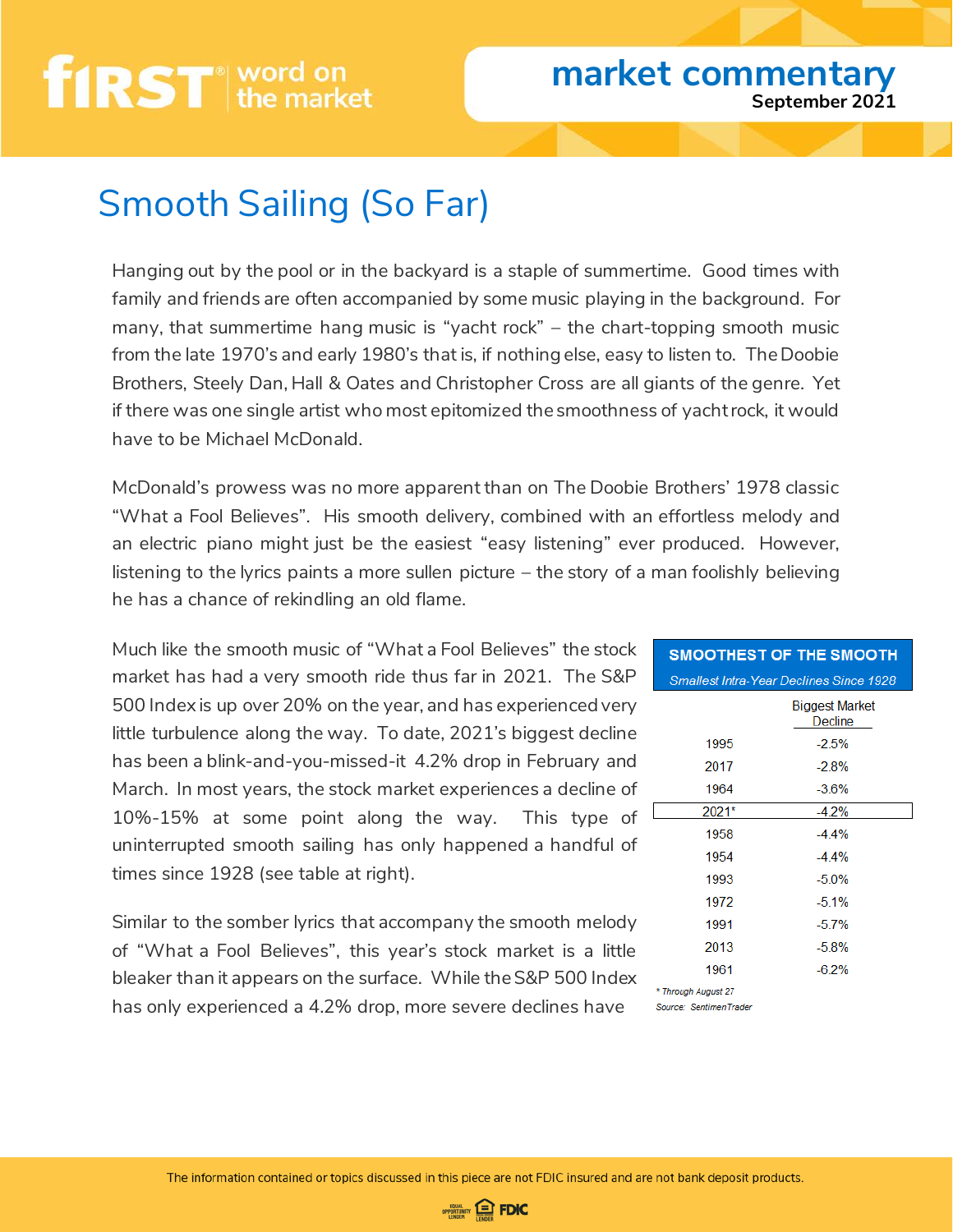## first word

#### **market commentary September 2021**

rotated through the index beneath the surface. The chart at right depicts the largest price declines for over seventy industry groups that make up the S&P 500 (through August 27). Somewhat surprisingly, *every single industry group* has suffered a bigger drawdown than the market at large. This is due to the fact that, at any given time, some areas of the market are going up while some are going down. Put them all together



and you get a much smoother picture in the aggregate.

This dynamic illustrates a difference between "passive" and "active" management. For the "passive" money manager, simply matching an index's returns is the ultimate goal. This usually means more diversification for the end investor, but it also means that the investor *owns the entire market* – the good, the bad, and the ugly.

"Active" management, on the other hand, seeks to outperform an index. This can really be broken down into two approaches – either by picking the absolute best performing securities out there, or by avoiding the worst parts of the market. "Active" money managers subscribe to the notion that there isn't a "stock market" but rather a "market

of stocks." As we mentioned above, owning the "stock market" exposes an investor to everything. A "market of stocks" allows an investor to be selective about what they own and, just as important, what they don't own. As you can see in the chart at right, there is a huge discrepancy of returns among the stocks that make up the S&P 500 Index (data through August 27).



Source: Factset. FFWM Research

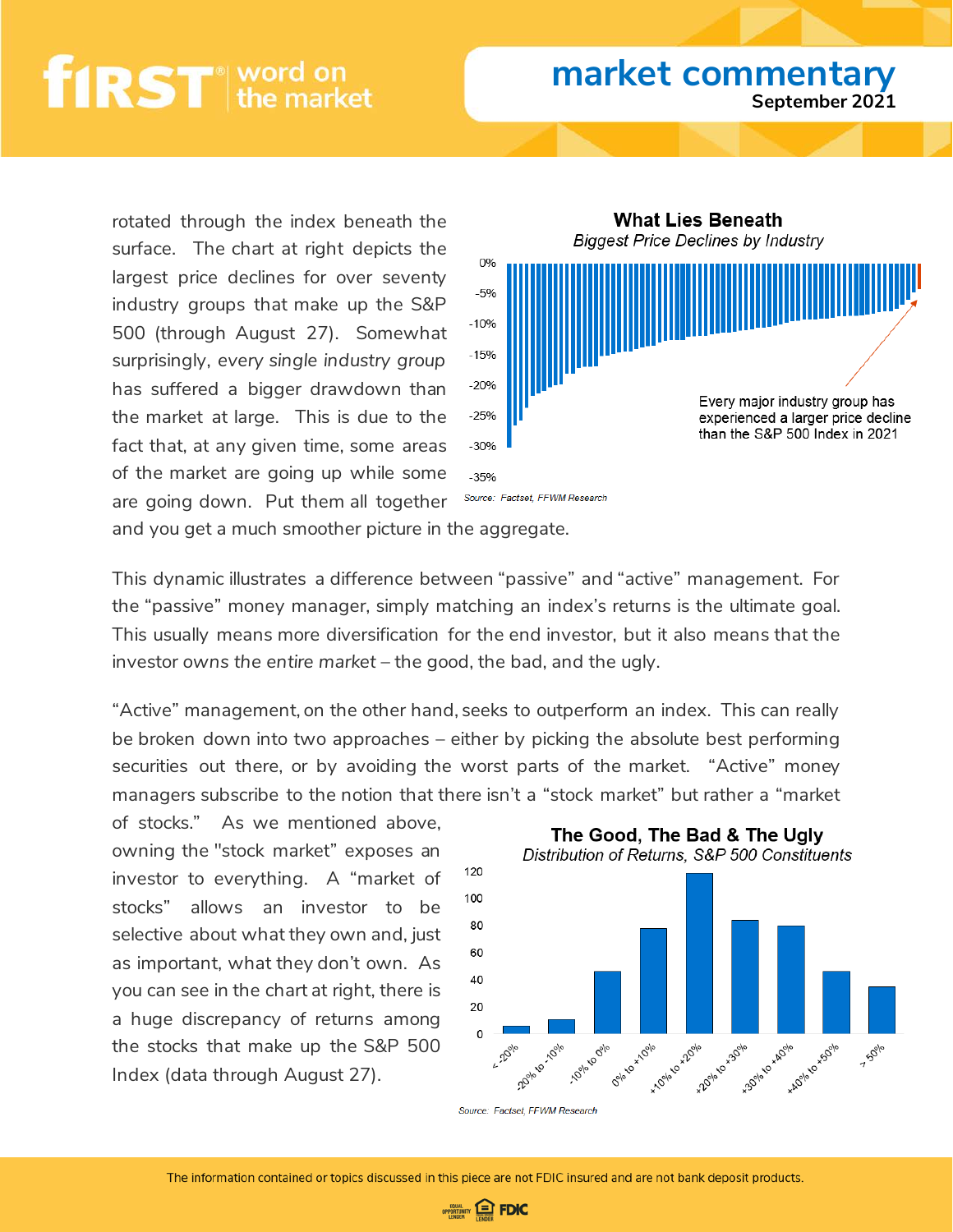At First Financial Wealth Management, we actively manage client portfolios with the goal of owning high-quality securities that will deliver satisfactory risk-adjusted returns over the full market cycles. While we aim to always select good securities, avoiding the worst parts of the market is where we'll likely deliver outperformance relative to our benchmarks over the long haul. What this strategy may lack in sizzle, history has shown it can deliver on the steak.

As investment managers, we won't chase the hottest areas of the market just to keep pace with benchmark returns. We will remain focused on our commitment to "quality" and keep a keen eye on valuation. History has shown that those who chase returns on the way up are often caught offside when the trend changes. Or, as Warren Buffett said, "Only when the tide goes out do you discover who's been swimming naked."

Currently, what we own reflects our belief that the macroeconomic picture is one of rising growth, rising interest rates and rising inflation. This "reflationary" environment has historically benefitted cyclical "value" stocks which should lead the market higher from here, though with the potential for some volatility along the way. In preparation, we recently trimmed our overweight allocations to riskier areas of the market in order to manage total portfolio volatility. Overall though, our client portfolios maintain their cyclical orientation.

Within equities, we previously increased our clients' exposure to larger, more developed international markets. We've also made moves to increase exposure to smaller companies in the US and have added targeted exposure to more cyclical areas of the US large cap space. We believe that, as we enter the second year of the current Bull market, earnings growth will be more important in driving returns rather than expansion in valuation multiples. This just reinforces our position that cyclical "value" stocks should benefit more than expensive "growth" stocks.

In the fixed income area, we remain focused on more credit-sensitive securities (with less exposure to the more cyclical areas of the market) with shorter maturities as a hedge against potentially rising interest rates. Within the alternative market segments, we have increased our exposure to "real assets" (think commodities and real estate) as a hedge